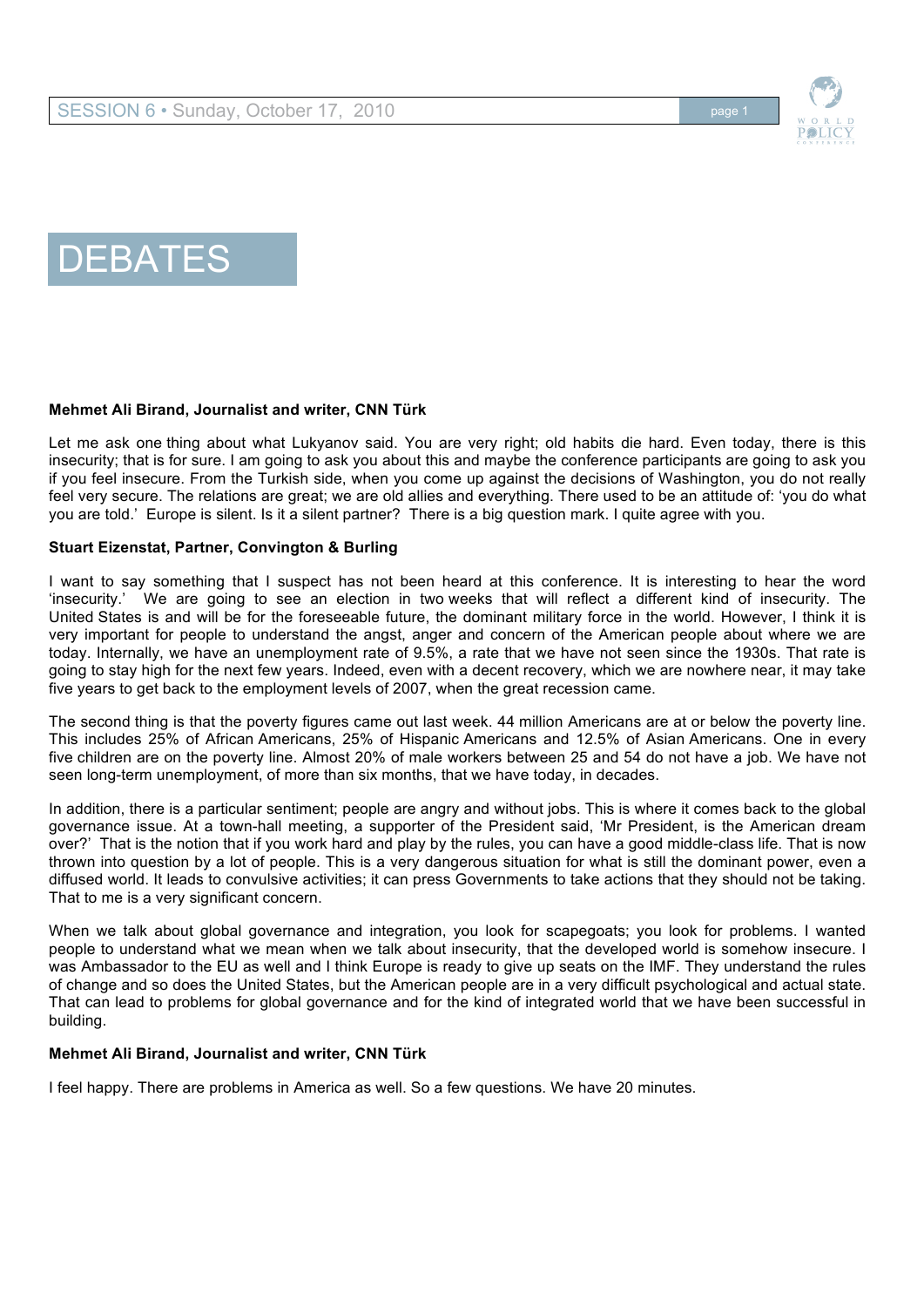

# **Hervé Mariton, Member of the French Parliament**

Concerning the double standard, among the mechanisms of global governance, the WTO basically functions well. And my question is whether after the G20, the panel members believe there is any prospect for other mechanisms which could quickly gain binding power, with the authority to implement and verify its decisions and possibly penalise noncompliance. When you see the emphasis that has been placed on the issue of the double standard when it comes to defining the market economy, as well as defining democracy, it can be a cause for concern about the actual ability to follow mandatory rules if we retain this idea of a double standard – not to mention the generalities about expanding development and the happy road to governance.

I'm going to ask the question to Kemal Dervis. If anyone else would like to add something, please feel free to do so.

# **Meir Sheetrit , Member of the Israeli Knesset**

I am Meir Sheetrit from Israel. My question is for Mr Eizenstat. As a matter of fact, I have two questions. Can the United States, with its connection with China, solve the problem of the monetary war, which is going to be a big dimension on both sides? I believe that if the United States could attempt to get to some kind of agreement about the monetary problems, which influence each other, it could be of very good use to the whole world. They can map it and stay within those lines afterwards. Secondly, after hearing you, I wonder what you think will happen in the election in November in the United States.

# **Mehmet Ali Birand, Journalist and writer, CNN Türk**

That is the 10,000 dollar question; I love that. Let us start with Kemal and we will get to Mr Eizenstat.

# **Kemal Derviş, Vice President, Global Economy and Development, Brookings Institution**

I think it will be very difficult to quickly create another organisation such as the WTO. I believe that we'll head in that direction but it's going to take more time.

The advantage of trade is that it's something very reciprocal. For example, trying to give the International Monetary Fund binding powers – concerning countries' monetary and fiscal policy – will be more difficult because monetary and fiscal policy is considered much more domestic than trade.

In fact, monetary and fiscal policy has a lot of effect on other countries. What the Federal Reserve, European Bank and Bank of China do has an impact on the world economy, but I believe that we're far from accepting binding fiscal rules at global level. We've seen how difficult it is in Europe to adopt binding fiscal rules with the Stability Pact even after years of European cooperation and integration.

So I believe that it's going to take a long time but the process (and I think that Jean-Claude Trichet made the same point yesterday) of exchanging views and of having the Monetary Fund initiate this exchange of opinions and information on countries' macroeconomic monetary and fiscal policy is a rather important first step.

It's not binding but all countries must now report their monetary and fiscal policy and how they envisage the future of their macroeconomic policy. They receive comments and the Monetary Fund initiates this "mutual assessment" process.

I think this is an important point but it falls short of what the WTO is capable of doing, such as sanctions or binding rules for those who don't bend to certain authorised rules. So that's going to take more time.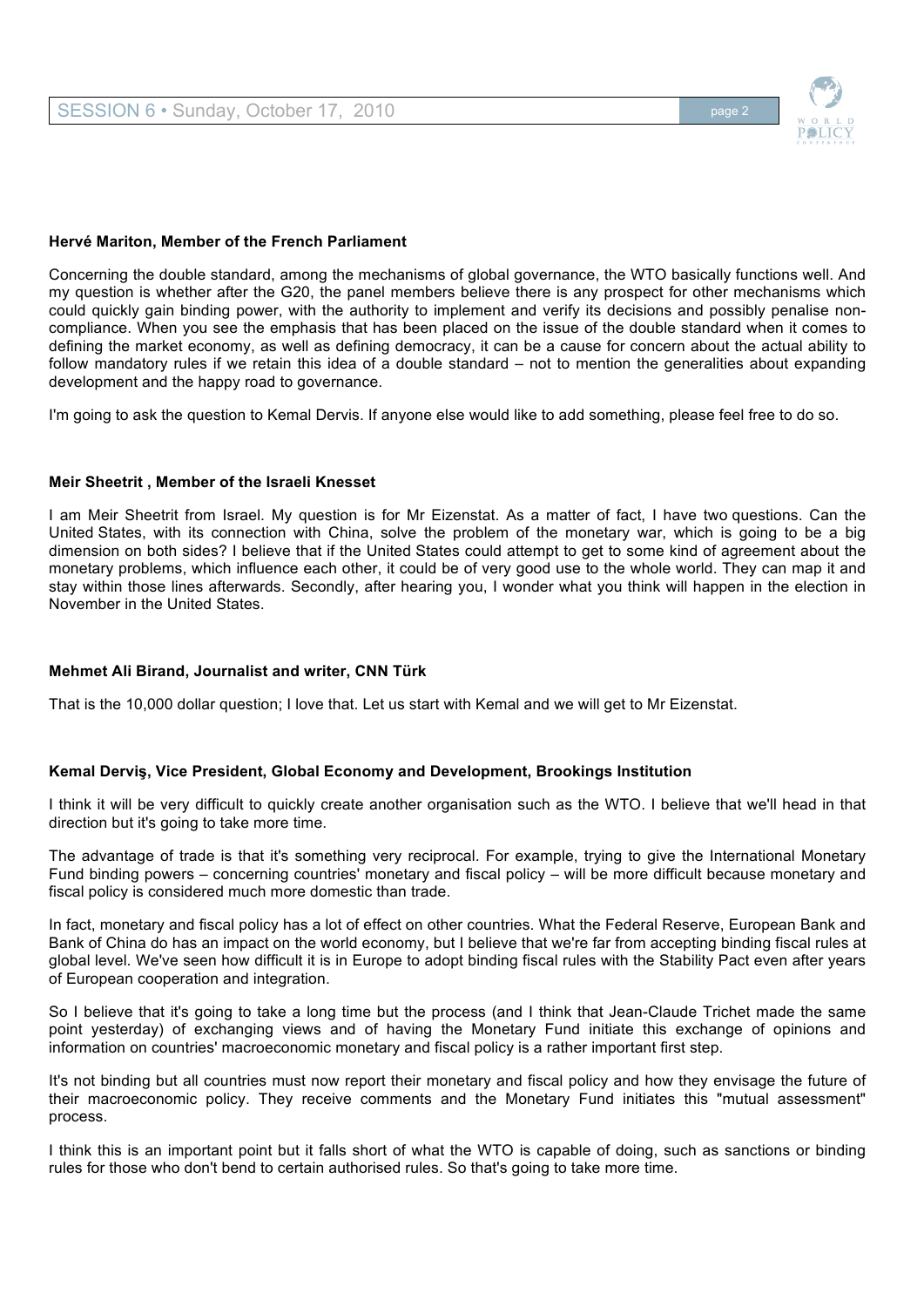# **Mehmet Ali Birand, Journalist and writer, CNN Türk**

Mr Eizenstat, who is going to win? Who is going to win?

# **Stuart Eizenstat, Partner, Convington & Burling**

First, on the currency issue, I think most economists believe that the Chinese currency is undervalued by somewhere between 25% and 40%. There is systematic intervention to keep the currency low. There was an agreement in Pittsburgh, at the G20, which was a tremendously-important agreement. That was to end global imbalances; the surplus countries would stimulate domestic demand and the deficit countries like the United States would save more. That has only been very very imperfectly accomplished.

Regarding the agreement of the Chinese Government in June of this year to appreciate, the Renminbi (RMB), it has only appreciated by 2%. You have got Japan intervening to lower the yen. You have got Brazil and Thailand threatening to put on controls to prevent investment dollars, hot money, coming in. We are at a very dicey stage and the G20 does not have the governing structures. It does not have a permanent secretariat; it relies on Sherpas who come together a couple of times a year. When the leaders come together, they have got this enormous agenda which will be very difficult to resolve. However, we have to avoid a currency war. Between 2005 and 2008, China appreciated its currency by 25%. That is what needs to occur now.

In terms of the elections, everyone will be an expert on 3rd November, but I think the common wisdom is probably accurate. This is that the Republicans will take the House and the Senate will remain Democratic by a very slender majority. That will have very significant implications for the second half of the President's first term. This is another speech.

# **Kanwal Sibal, Indian Former Foreign Secretary.**

With regard to the World Trade Organisation (WTO), yes, there are all these mechanisms. There is the dispute-settlement mechanism, but this only relates to trade. WTO does not cover services in investment. That is a huge, huge area that is being left out of international economic exchanges. The other thing is that the WTO dispute-settlement mechanism is a very lengthy and dilatory process and decisions are not quick.

On occasion, certain decisions are taken. We talked about taking the concerns of the country to the WTO, but in the meantime, trade has been disrupted and time has been wasted. The mechanism is there; it is very important that it has been mentioned, because it is the only area in which there is some enforcement mechanisms. Generally speaking, I would not say that this is performing particularly well.

With regard to the issue of new decisions in the G20 for the enforcement mechanisms of new institutions, I would agree with what has been said by Mr Dervis. Countries are not going to agree easily on a maximalist programme of action. It will essentially be minimalistic; they will continue to maintain a high degree of sovereignty over economic decision-making which is directly related to their own economic welfare.

There will be areas where there is agreement that cooperation and agreement serves the interests of all, but beyond that, I think it will be very, very difficult. Even in the EU, regarding taxation policy, there is not yet agreement. If I am wrong, please correct me. There are certain very sensitive areas on which I do not think countries are going to easily cede their sovereignty in decision-making.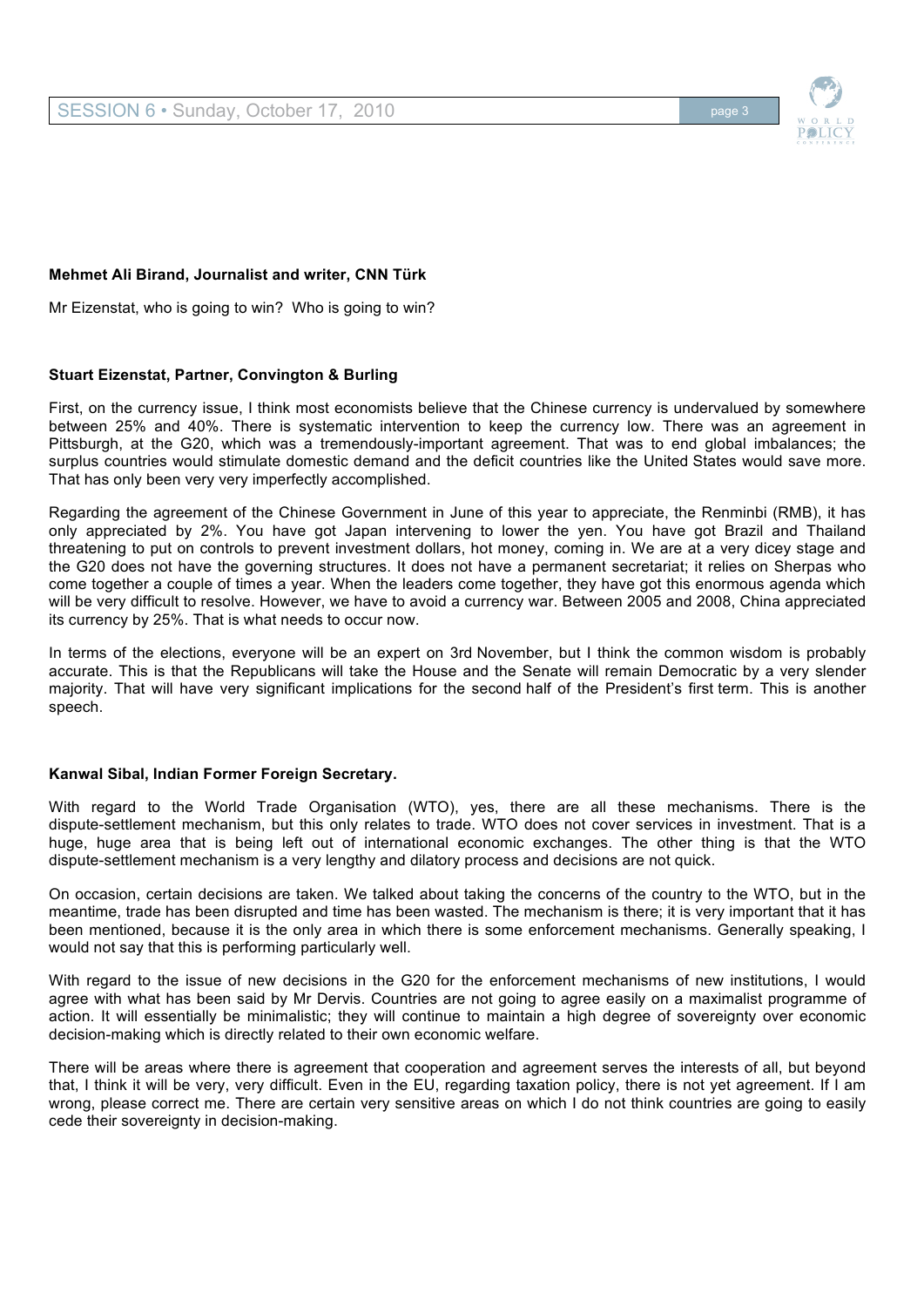

# **Fu Ying, Chinese Foreign Vice-Minister**

I need to respond a bit to some of the questions. First of all, regarding the basis for market economies, I totally agree with the word 'double standard.' From our point of view, it is very political. If you talk about governmental intervention, during the financial crisis, we have all seen lots of Governments intervening very heavily in the economy. As far as China is concerned, the reform is moving the Government further and further away from their economic activities.

The State enterprises in China are a legacy of the past. It was very wise for China not to let the state-owned enterprises go into anybody's hands. It is one of the successes of China's reforms. All the state-owned enterprises in China have to operate according to the market rules. If you use the same standard for the countries which the EU and the US recognise as market economies, you find that they are no more market-oriented than the Chinese economy. Interestingly, if the EU used the five standards they require from China to measure their own members, some of the members would not pass.

I am not saying that China is going to survive without the market-economy status; we are growing into an important part of the global economy and the global market. What I am saying is that this is a double standard. Speaking of the currency war, I agree with you that we do not want to engage in a currency war.

I also appreciate what Stuart said about the feeling of the Americans, but I am quite sure that Americans have been in difficulties many times in their history and they have always come out of them. There is this spirit of fighting back. In China, the popular view is that this is a matter of temporary difficulties. What we are concerned about is that some Americans will try to seek solutions outside of the United States, from other sources. The economies all agree that the appreciation of the Yuan will not help in creating jobs in the US. Most of the products we sell to the US are not made in the US any more. Either you will have to buy them from other countries, or buy it more expensively from China; that will add to the costs of your consumers. Taking the currency, the Yuan, as the main scapegoat, is not going to help you.

Regarding China, you mentioned the appreciation of the RMB by 25%, but if you look back at the trade relationship during that period of time, our surplus trade with the US was growing. However, when we stopped in 2009, when we suspended the reform of the currency, our trade surplus came down, because of the financial difficulties. You can see that there is no linkage with the trend for surplus in our trade. We appreciate that Obama was having discussions with the Chinese President. He said he was going to rethink and revisit the restrictions in the United States regarding exporting high-tech products to China. This would help balance the trade more easily, thus forcing the appreciation of the RMB.

# **Stuart Eizenstat, Partner, Convington & Burling**

I would like to make a brief rebuttal. There are two issues here; one is the actual economic impact, the second is the question that we have been dealing with here. It involves emerging countries, as they rise by status, playing by global rules. In terms of the actual economic impact, the Peterson Institute, which I think is the best international economic institute in the world, recently did a study. This showed very significant increases in economic activity in the United States. There was a narrowing of our very, very large trade deficit with China, if the RMB were to appreciate by the same amount that it did between 2005 and 2008.

Secondly, there is the perception. That is the notion that one country actively tries to peg its currency to the dollar in ways that favour its exports. That is not what we agreed to and what China agreed to at Pittsburgh in the G20. It was to end those kinds of global imbalances. What happened is, because of that artificial effort to keep the currency down and to favour experts, the Japanese, the South Koreans and others are saying, 'We have to do the same thing.' That is what is dangerous; it sets off a cycle that really needs to be avoided. I think Seoul and the G20 is a very important point. It is not just the US and China with regard to currency; Brazil, India and other countries are saying that this is hurting our competitiveness as well. We have to have a level playing field.